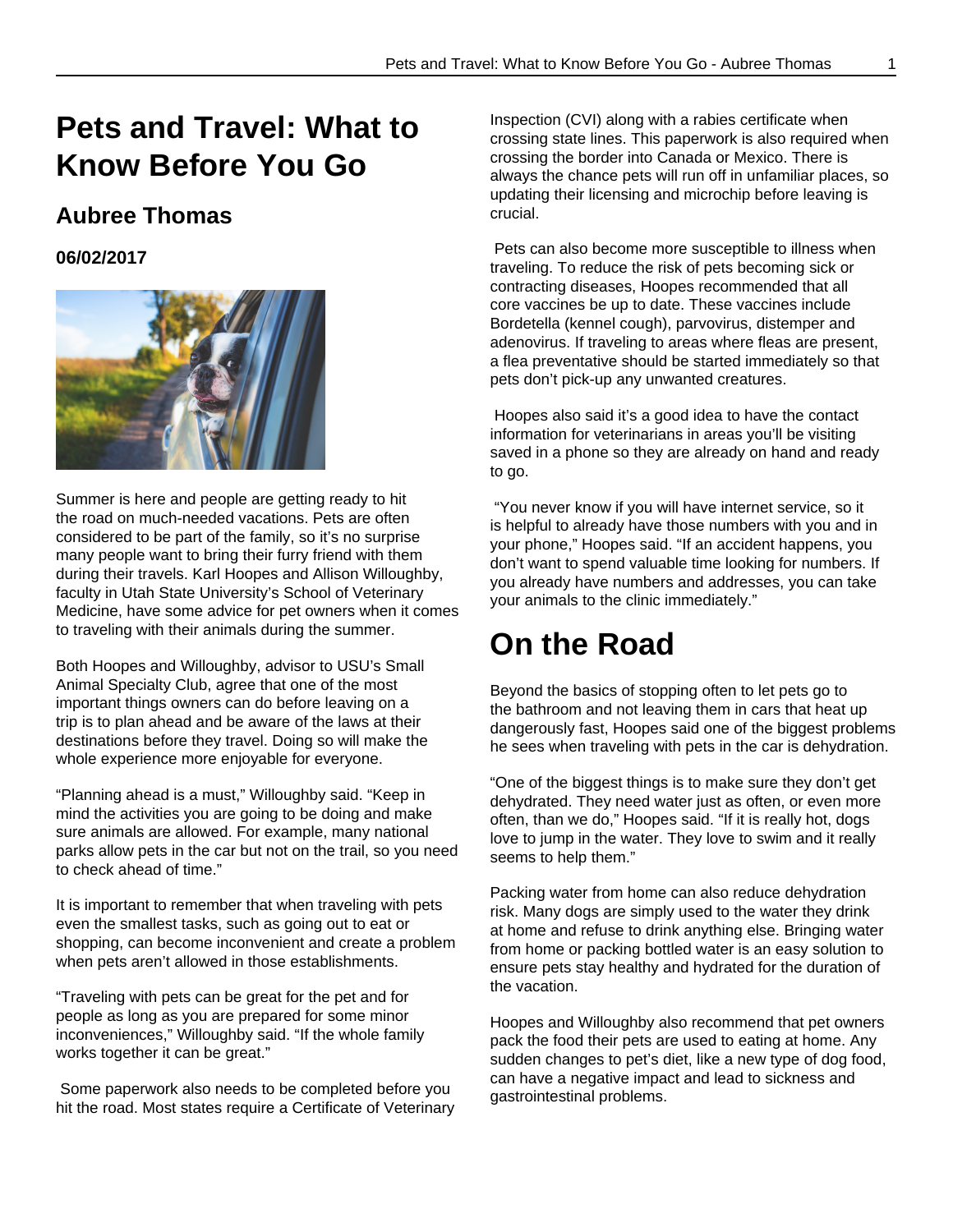When traveling, pets are placed in new and stressful situations, so it is common for them to have anxiety when traveling. To reduce anxiety, a sedative can be purchased from local veterinarian.

# **Traveling by Air**

Airlines are very particular when it comes to pets as passengers. When traveling by air, pets are typically carried in cargo instead of the passenger cabin. Hoopes said cargo does a good job at taking care of animals, but it is still important to remember that travel always adds additional stress.

"The dog or cat is in a carrier for an extended period of time without interaction. It is stressful and it can be scary," Hoopes said. "If you do put them in cargo, putting them with a blanket or stuffed toy they are familiar with can help reduce stress."

Pets traveling by air also require a CVI, and it usually the certificate must have been issued within 72 hours before traveling. Some airlines also require an acclimation statement be included with the certificate. This statement provides the airline with information about the temperature range the animal is acclimated to so that he can be safely transported in cargo. The statement is issued by a veterinarian and must include the temperature range and time frame that is safe for the pet to remain in those temperatures.

Different airlines have different requirements, so it is important to understand what they are beforehand so there are no surprises when it comes time to depart. Owners should ask their

veterinarians to call the airline they'll be flying with ahead of time to make sure they are prepared to properly take care of animals.

Extra precautions must be taken for airline travel with puppies.

"I hate to send puppies are under 12 weeks old on an airline because it gets really difficult," Hoopes said. "Make sure they are old enough to travel and that they have been away from their mother long enough to be fully weaned. You don't want them to be going through the stress of being weaned along with that of traveling."

# **Leaving Pets at Home**



Traveling with pets can be a great experience, but what should be done when taking them isn't an option? Should pets be left at home or should they be taken to a kennel? While there are many pros and cons to both options, Hoopes and Willoughby said keeping animals at home with a caregiver is the most ideal.

"The best thing, in my opinion, is to have a dog sitter who will come to your house and take care of them in their own environment," Hoopes said. "It's ideal that they stay in their same bed with the same water and food and you just have someone come over to help take care of them."

Of course, there are still some cases when boarding pets at a kennel is the best option.

"Escape artists might be better in a kennel if you think your dog will run out on your sitter," Willoughby said. "If your dog sitter won't be able to be there as much as you typically are and your dog is used to relieving himself several times a day, then a kennel would be preferred. If there are complicated medications to be given, then it would be better to give the kennel the medications unless the sitter is very experienced."

When it comes to choosing a place to board your pet, it is important to visit kennels ahead of time and think about what each one has to offer in terms of safety, cleanliness and pet care. Hoopes said it is especially important for kennels to offer turnout time as well as individual and group housing options. It needs to be temperature controlled and the kennel should be willing to provide references when asked.

One problem with kennels is it is a place where diseases are often transmitted. Kennel cough is especially common, so pets need to have received the vaccine at least 2-3 weeks ahead of a kennel stay to build up sufficient immunity. Willoughby said this vaccine isn't long lasting, so it is important to keep it updated. If vaccinated in the spring, immunity should last until the end of summer. Willoughby also recommended that puppies should